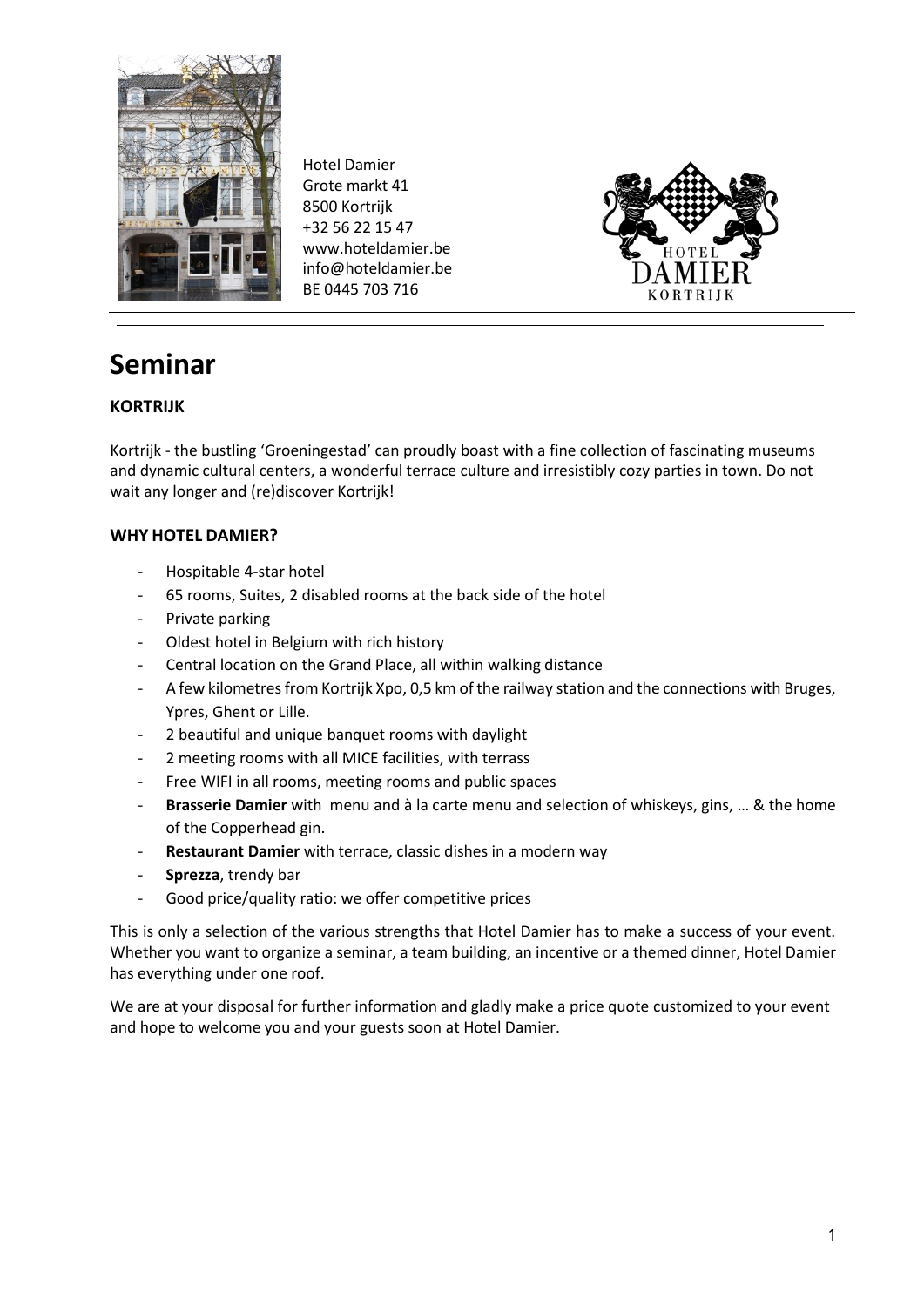

#### **MEETING ROOMS, MATERIALS AND SERVICES**

Hotel Damier boasts two beautiful and unique meeting rooms with daylight, good for a total area of 200 m<sup>2</sup>. One room is directly accessible from the lobby and opens onto the covered and heated terrace.

All meeting rooms are equipped with free WIFI. There is a direct access to the parking from the meeting rooms and sanitary.



| HOTEL<br>F.R<br>KORTRIJK | H<br>ū<br>88888 | <u>.</u><br>----<br>.<br>----<br>.<br>_______ | 更更<br><b>BE BE</b><br>夏夏 夏夏<br>夏夏夏 | 53<br>$5^{12}_{12}$<br>$\epsilon_{\omega}^{\text{max}}$<br>$5^{12}_{12}$<br>53 |          |                  |
|--------------------------|-----------------|-----------------------------------------------|------------------------------------|--------------------------------------------------------------------------------|----------|------------------|
| <b>Meeting Rooms</b>     | U-shape         | <b>Theater</b>                                | School                             | <b>Banquet</b>                                                                 | Cocktail | <b>Boardroom</b> |
| Sky room                 | 20 <sub>p</sub> |                                               |                                    |                                                                                |          | 20 p             |
| Sky box                  | 8 p             |                                               |                                    |                                                                                |          | 8 p              |
| <b>Gulden Sporen</b>     | 50 p            | 100p                                          | 50p                                | 70 p                                                                           | 100p     | 50p              |
| Vlasschaerd              | 30p             | 65 p                                          | 30 p                               | 40 p                                                                           | 70 p     | 30 p             |

| <b>Meeting Rooms</b> | Area              | L x W           | Price |
|----------------------|-------------------|-----------------|-------|
| Sky room             | 60 <sup>m²</sup>  | 8.6m x 6.80m    | € 250 |
| Sky box              | 21m <sup>2</sup>  | 6.50m x 3.20m   | € 130 |
| <b>Gulden Sporen</b> | 126m <sup>2</sup> | $21m \times 6m$ | € 350 |
| <b>Vlasschaerd</b>   | 72m <sup>2</sup>  | $12m \times 6m$ | € 250 |

| <b>Break out Rooms</b> | Lunch | <b>Dinner</b> | Max. persons          |
|------------------------|-------|---------------|-----------------------|
| Sprezza                | Yes   |               | 55 p terrace included |
| Restaurant             | Yes   | Yes           | 55 p                  |
| <b>Brasserie</b>       | Yes   | Yes           | 25p                   |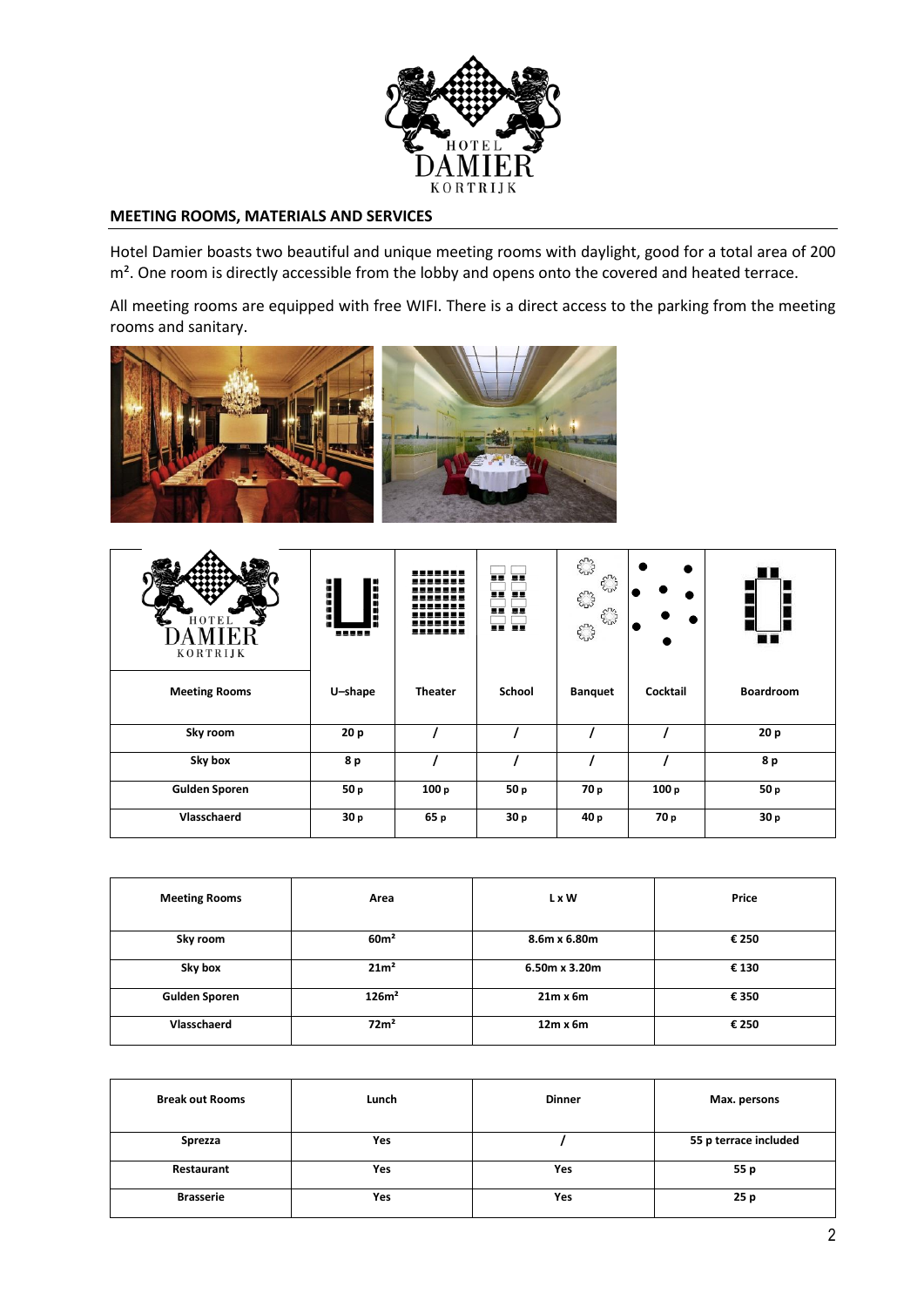

For the setup of the meeting room you can choose from:

- ‐ Rectangular seminar tables 180 x 50 cm (max. 3 persons)
- ‐ Round banquet tables 150 cm diameter (max. 8 to 9 persons)
- ‐ High round cocktail tables with black cover
- ‐ Banquet chairs with or without cover

Special facilities in Sky room and Sky box:

- Airconditioning
- Terrace
- White board
- Coffee corner
- Screen and beamer
- Conference call
- Separate toilette
- Silent box

The following items are included as standard:

- ‐ Rental of the meeting room
- ‐ WIFI
- ‐ Beamer and screen
- Sound equipment and microphone
- ‐ Flipchart with paper and markers
- ‐ Pen and paper on the tables (not if theater style)
- ‐ Mineral water and mints during the meeting

You can also use our private car parking behind the hotel. Day use = 12 euros. This on demand and subject to availability.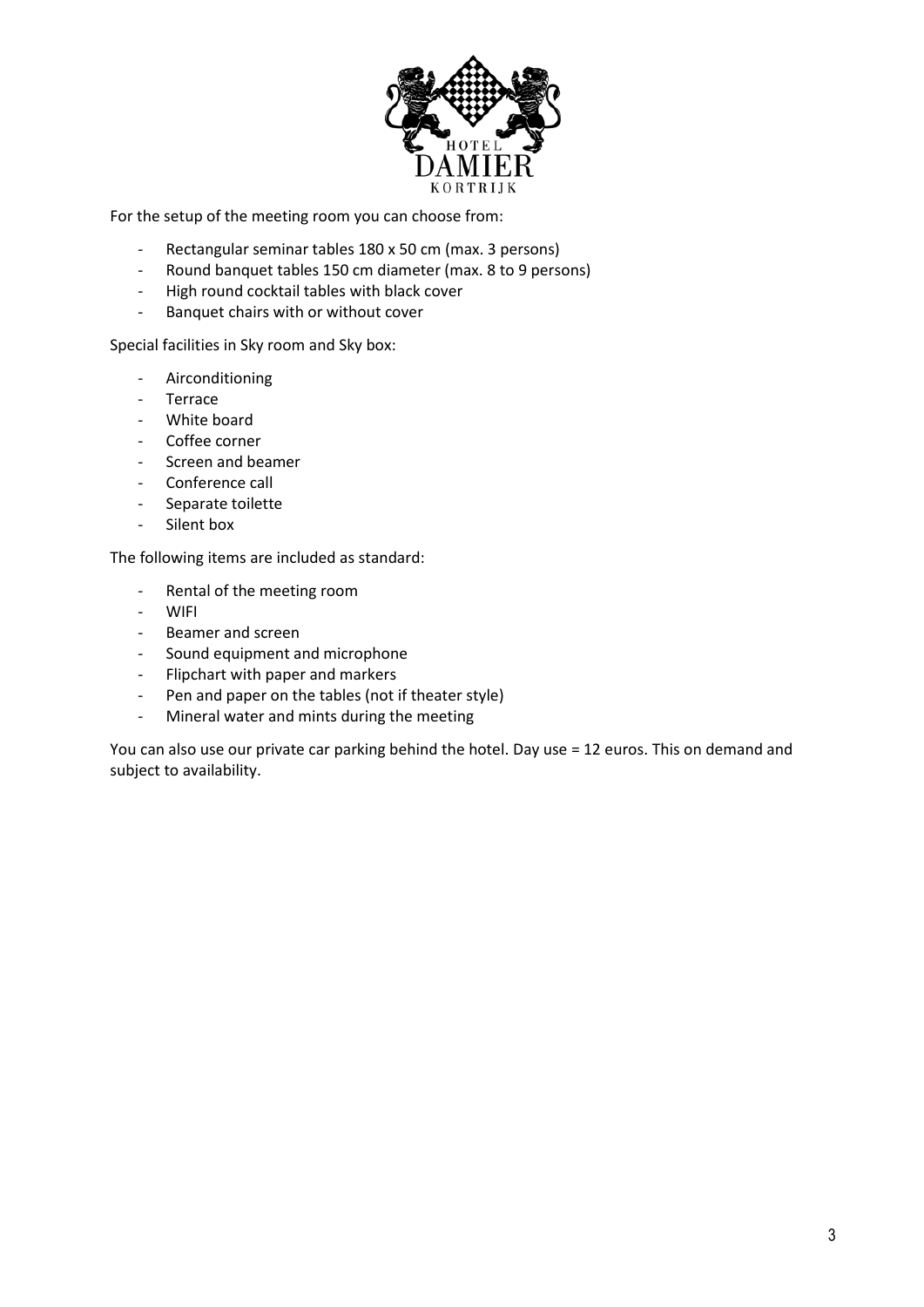

#### **SEMINAR PACKAGES, CATERING & ACCOMMODATION**

#### **BREAKFAST MEETING**

- ‐ Meeting room, including setup of the room (theater or meeting style)
- ‐ Breakfast buffet with juices, coffee or tea, bread, rolls, mini pastries, assorted meats and cheeses, fruit salad, eggs and bacon, healthy corner.

#### **€ 25,00 per person**

#### **MEETING PACKAGES**

#### **1/ Meeting package Damier (without lunch or dinner)**

- ‐ Meeting room, including setup of the room (theater or meeting style)
- ‐ Arrival with coffee and tea
- ‐ 1 coffee break Deluxe

Duration: maximum 4 hours

#### **€ 31,00 per person**

#### **2/ Seminar package Damier**

- ‐ Meeting room, including setup of the room (theater or meeting style)
- ‐ Coffee break in the morning (coffee and tea, orange juice or soft drink, cake)
- Sandwich lunch with fresh soup OPTIONAL: sandwiches can be replaced by a pasta dish (no supplement)

Package water & soft drinks during lunch € 5,00 per person

Welcome coffee (optional): € 4,50 per person

**Half day € 44,50 per person Full day € 51,00 per person**

#### **3/ Seminar package Damier Deluxe**

- ‐ Meeting room, including setup of the room (theater or meeting style)
- ‐ Coffee break in the morning (coffee and tea, orange juice, soft drink, mini cakes, fruits, sweet snacks)
- ‐ Hot lunch (starter, main course, dessert)
- ‐ Coffee break Deluxe in the afternoon (coffee and tea, orange juice, soft drink, mini cakes, fruits, sweet snacks)

Package water & soft drinks during lunch € 5,00 per person

Welcome coffee (optional): € 4,50 per person

**Half day € 73,50 per person Full day € 80,00 per person**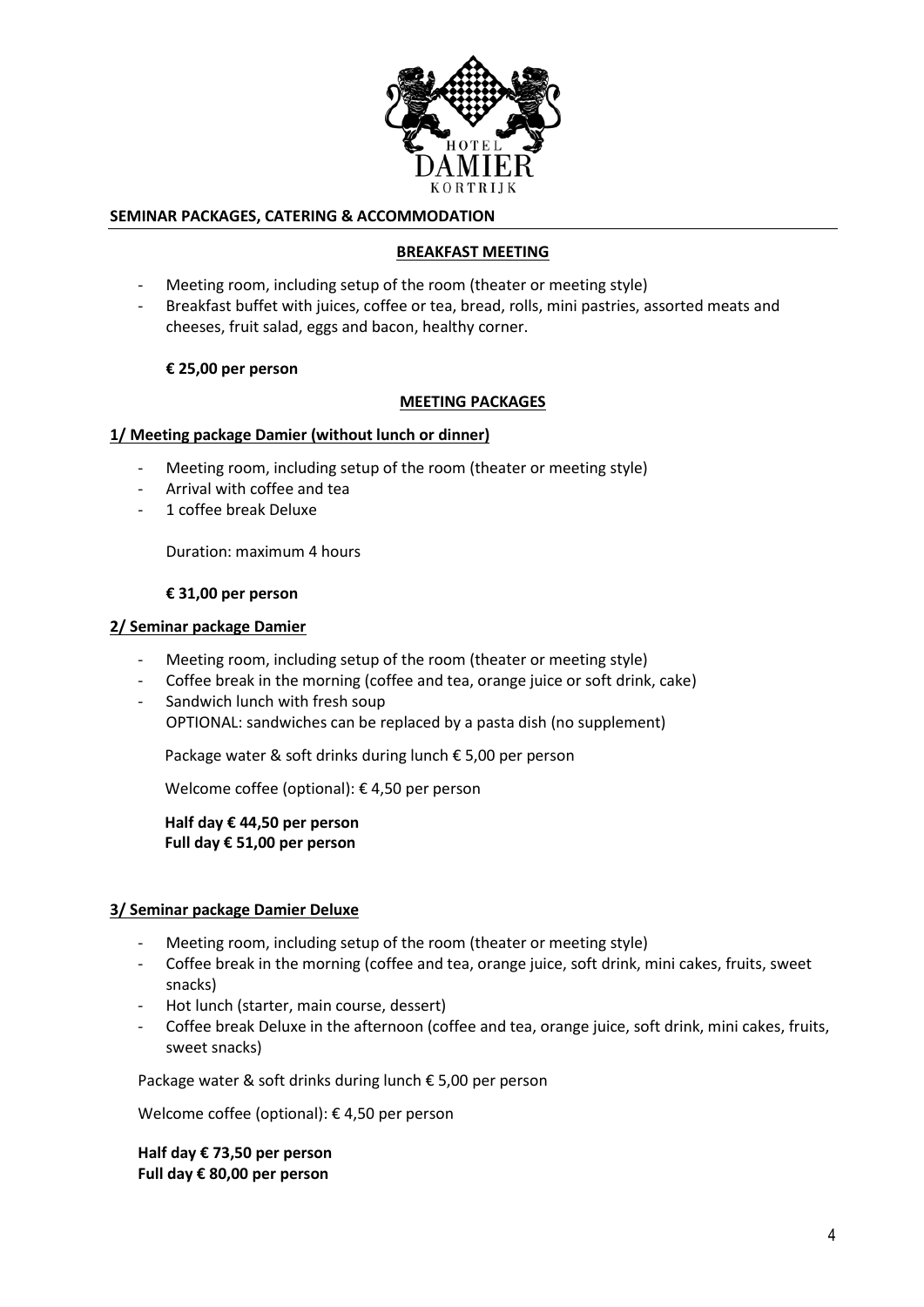

#### **Welcome at restaurant Damier**

We prepare dishes with pure ingredients, spontaneity and enthusiasm with a focus on the taste. While doing this we continue our search for delicious local products, which we combine with the lovely flavors of the rest of the world.

Our menu gives you a complete picture of our kitchen with all the beauty of seasonal products. Every week we present our lunch, according to market supply and inspiration of the moment. Culinary enjoyment on a high level, but in a relaxed atmosphere, that is our target!



**Menu of the chef**: € 55,00 pp / € 65,00 pp extra dish

Amuse-bouche / Starter / Main course / Dessert

**Menu Damier :** € 60,00 pp

Amuse / Starter / Main course / Dessert

Selected wine arrangement :

- 2 glasses : € 15,00 pp
- 3 glasses : € 22,50 pp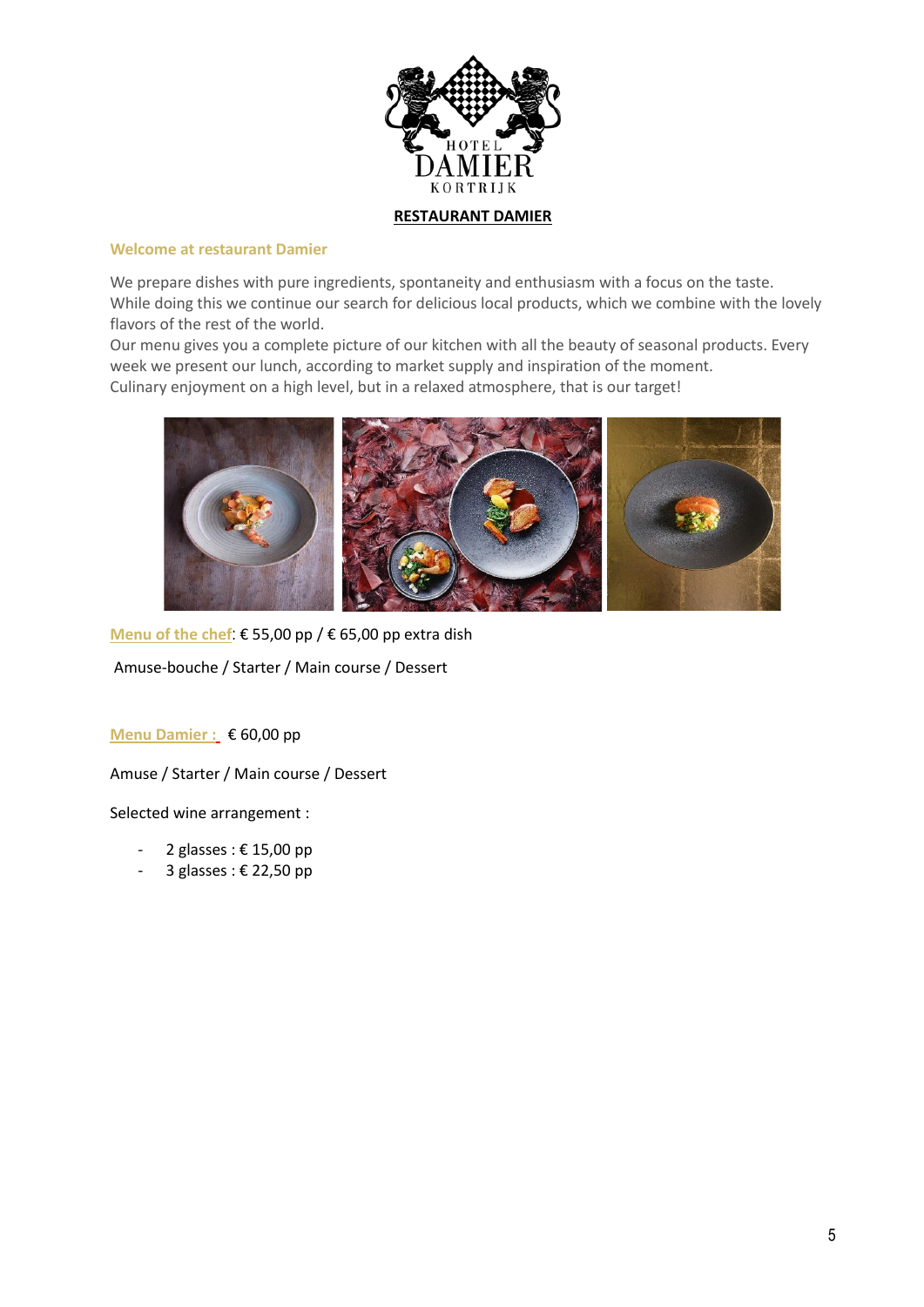

#### **SPREZZA**

#### **Welcome at Sprezza**

Sprezza is the new high‐end bar of Hotel Damier located at Graanmarkt 12 in Kortrijk. Come and enjoy a delicious cocktail realized by a professional bartender in an unique setting. It's the place to be to start and to finish your evening.

Enjoy your cocktail in combination with our foodsharing dishes.



#### Opening hours Sprezza: Wednesday until Saturday, as from 5:00 PM until …

#### Capacity: 55 persons terrace included.

On Friday and Saturday, a DJ will play the latest trendy music.

You can rent the location of Sprezza for private events on Monday, Tuesday, Wednesday and Thursday: for company presentations, parties, incentives, ... Prices available on request.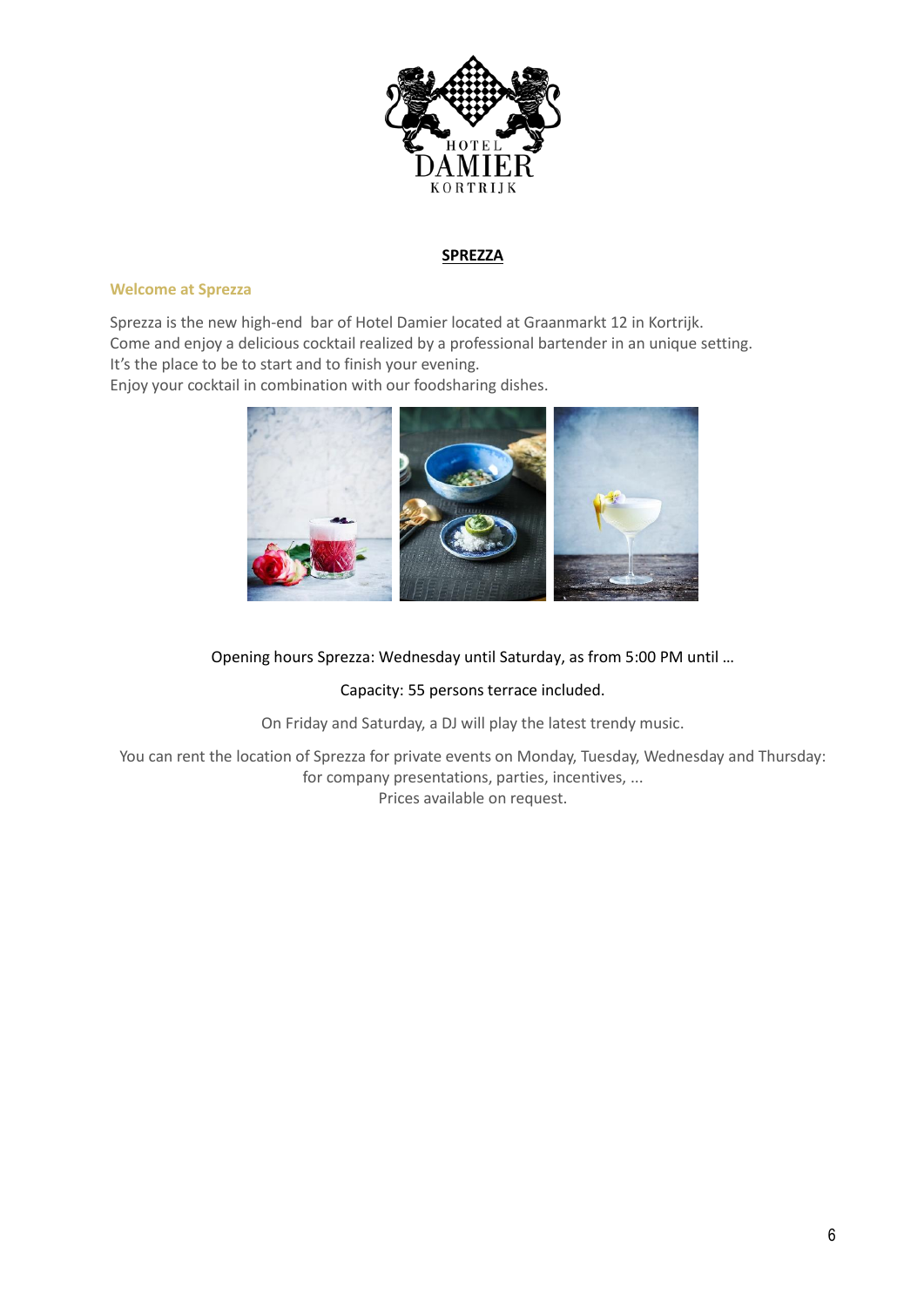

#### **OVERNIGHT STAY IN HOTEL DAMIER**

#### **Superior room**



- $20 \, \text{m}^2$
- Double bed or 2 twin beds
- Complimentary waters
- Free Wifi
- Desk
- Flat screen Tv
- Laptopsafe
- **Tablet**
- Bathroom with
	- o Bath/shower
		- o Toilet
		- o Hair dryer
		- o Clarins amenities

#### **Prestige room**

- $25 m<sup>2</sup>$
- Double bed or 2 twin beds
- Complimentary waters
- Desk
- Flat screen Tv
- Laptopsafe
- **Tablet**
- Bathroom with
	- o Bath/shower
		- o Toilet
		- o Hair dryer
		- o Bathrobes
		- o Clarins amenities





- **Executive room** 20 m<sup>2</sup>/ 215 ft<sup>2</sup>
	- Double or twin bed
	- Desk & Tablet
	- Flatscreen TV
	- Laptopsafe
	- Free Wifi
	- Complimentary waters
	- Airconditioning
	- **Tablet** 
		- Bathroom with
			- o Shower
			- o Toilet
			- o Hair dryer
			- o Bathrobes
			- o Clarins amenities
	- 2 disabled rooms
	- 6 connecting rooms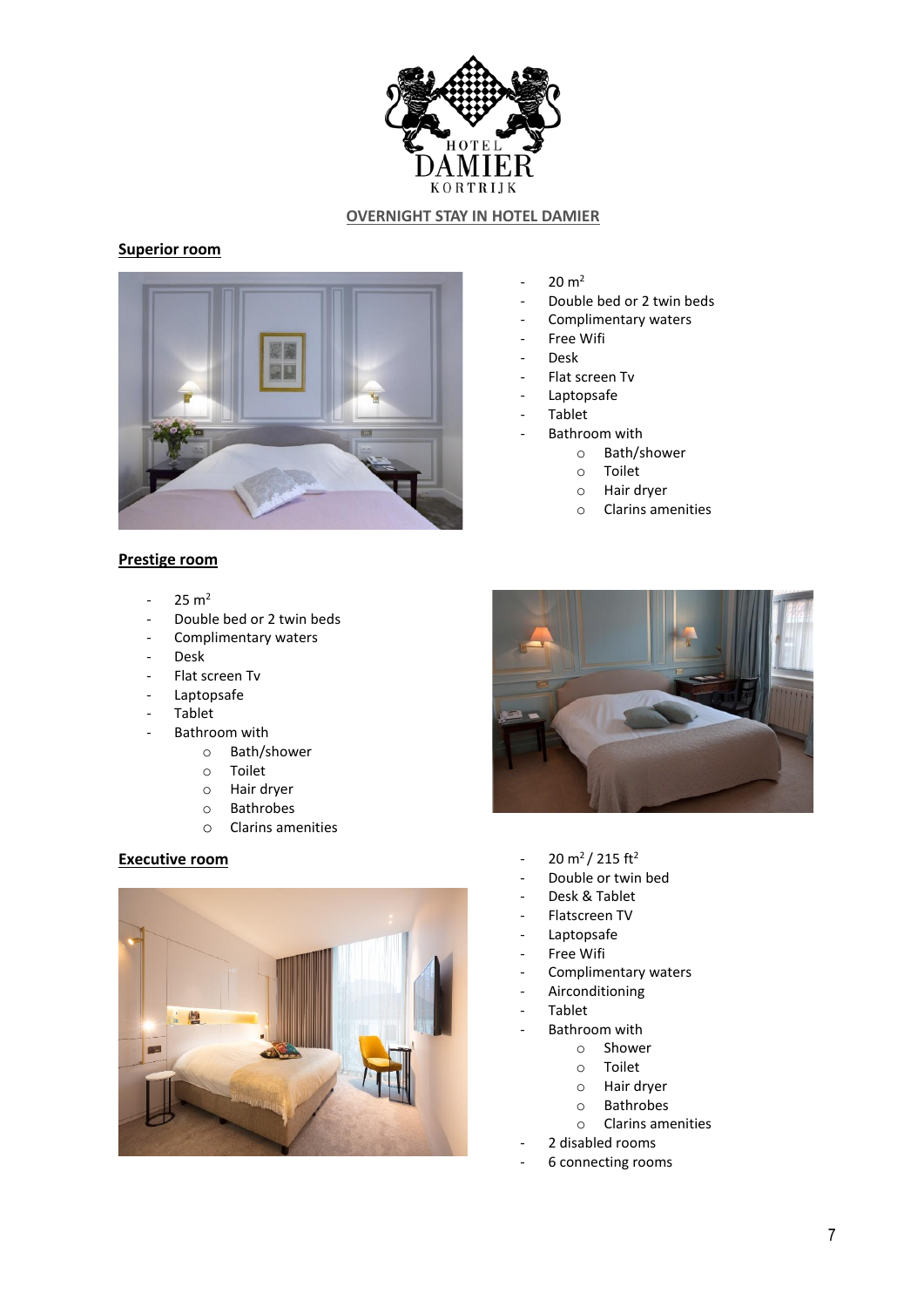

#### **Junior suite**

- $-35 \text{ m}^2 / 376 \text{ ft}$
- Double bed + sofabed in seperate area
- Desk & Tablet
- Flatscreen TV
- Laptopsafe
- **Minibar**
- Complimentary waters
- Free Wifi
- **Airconditioning**
- Bathroom with
	- o Bath/shower
	- o Toilet
	- o Hair dryer
	- o Bathrobes
	- o Clarins amenities

#### **Executive suite**





- 45 m<sup>2</sup> / 485 ft<sup>2</sup> with 2 seperate spaces
- Family room
- Double bed + 1 double sofabed (max. 4 persons)
- Desk
- Private entrance
- 2 Flatscreen TV's
- **Laptopsafe**
- Minibar
- Complimentary waters
- Free Wifi
- I pad with extended information about the hotel, online room service etc..
	- 1 bathroom with:
		- o Bath/Shower
			- o Toilet
			- o Hair dryer
			- o Bathrobes
			- o Clarins amenities
		- 1 extra toilet

Hotel Damier has been a member of Worldhotels for years.

# WORLDHOTELS

where discovery starts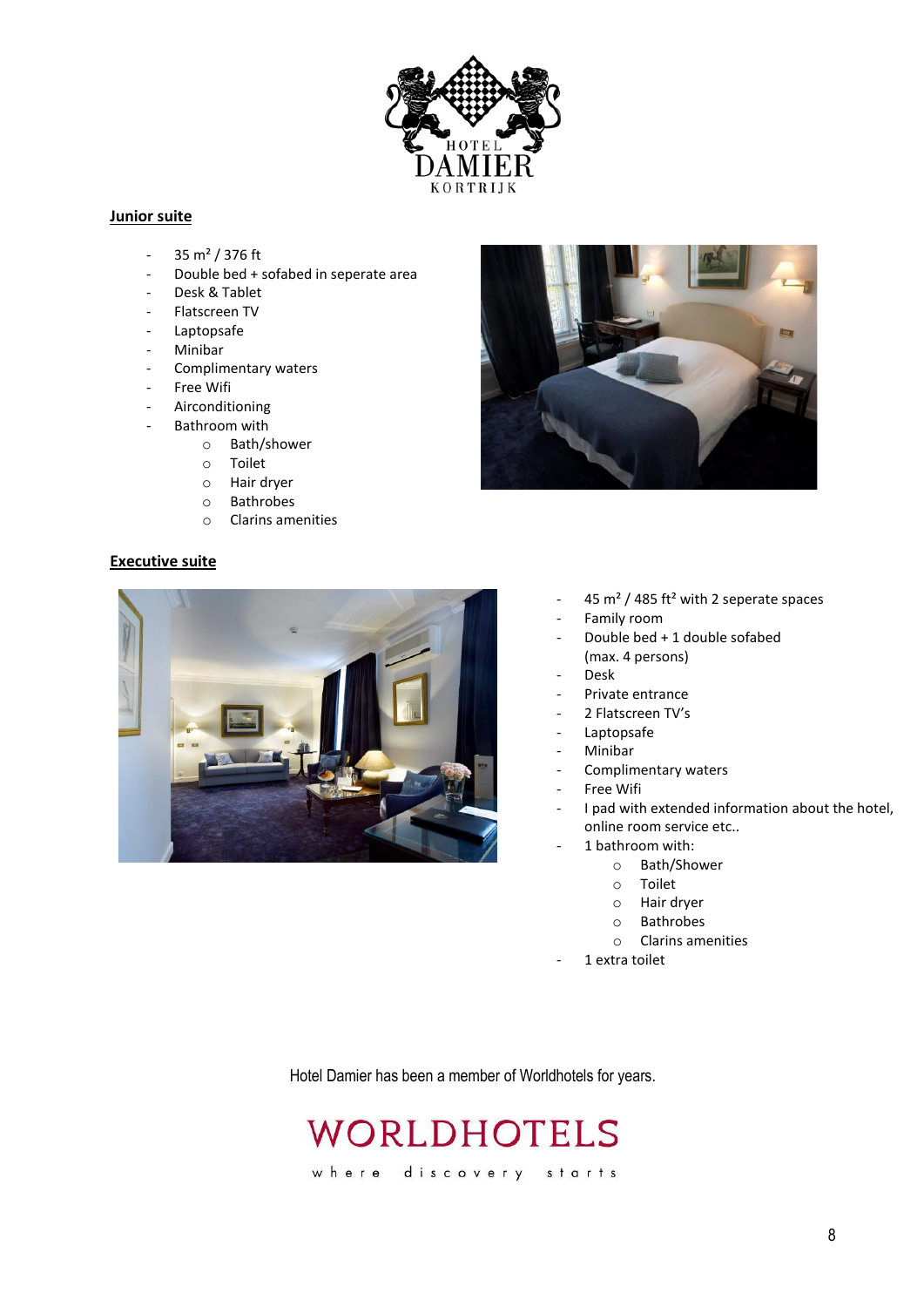

### **Enjoy Kortrijk**

#### **Customized to your needs**

We are happy to work with you to work out your seminar according to your own idea.

We can offer a wide range of activities outside of the hotel, that you can combine effortlessly with your event at Hotel Damier.

- ‐ Vizit city walk: several options to get to know the city of Kortrijk, in a fun and energetic way
- ‐ Vespa tour: explore the area on an Italian icon
- ‐ Museum visit
- ‐ Bicycle tours and nature walks
- ‐ Golf, Go-carting & City games
- ‐ Cooking demonstrations and cooking workshops
- $\ddotsc$

All these and many more features make our region the ideal setting for your event.





#### **Landmarks in the city, our top 5**

- 1. Texture Museum
- 2. Broel towers & museum
- 3. Leieboorden with its 7 architectural bridges
- 4. Grote Markt with Belfort & City Hall
- 5. Guldensporen museum